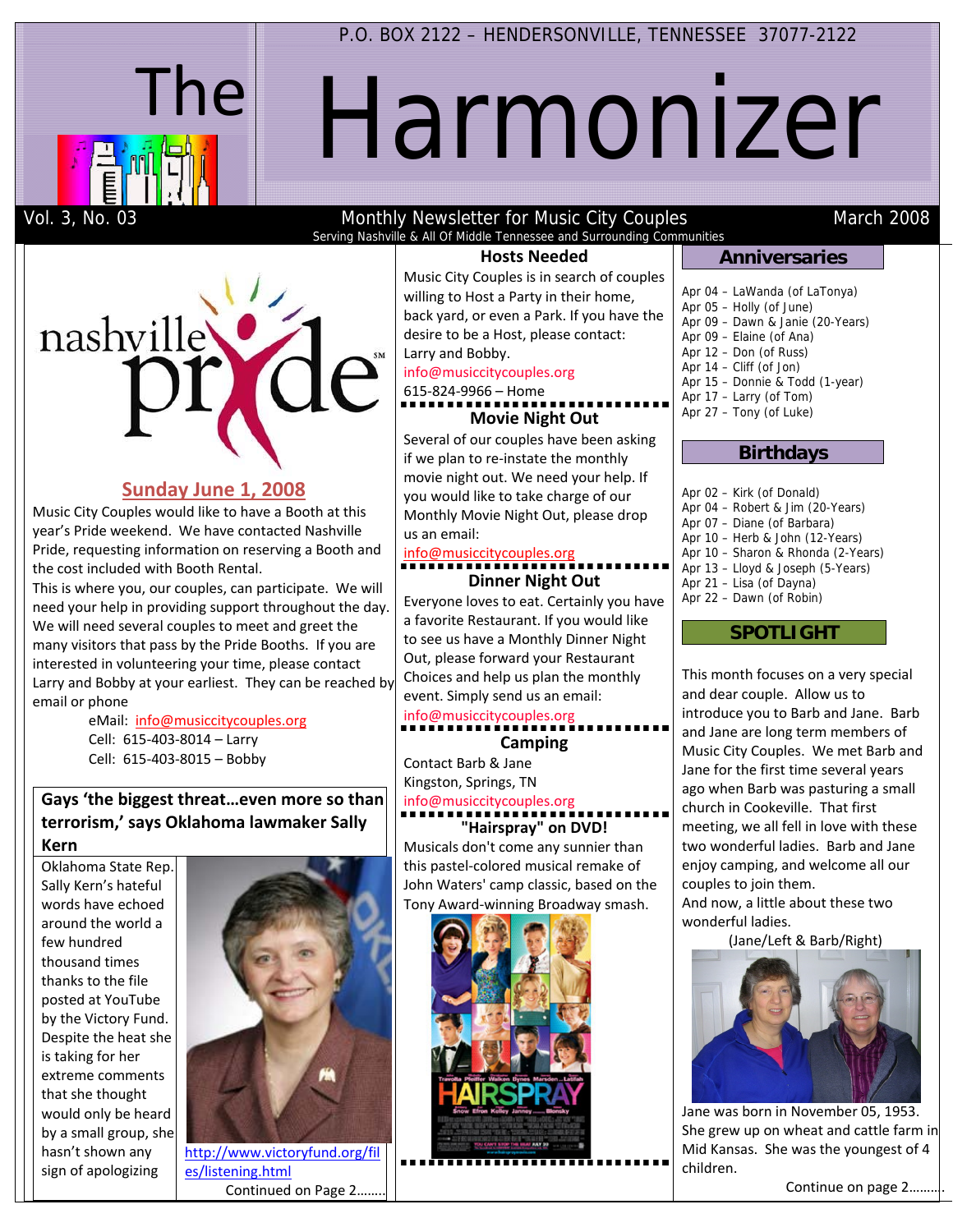# Vol. 3, No. 03 Monthly Newsletter for Music City Couples March 2008 Serving Nashville & All Of Middle Tennessee and Surrounding Communities

Kern, a Republican representative from Oklahoma City, was taped recently giving a speech in which she compares gay people to terrorists. She said gay people represent the biggest threat to America these days. Here is the audio file. Listen for yourself. The tape has sparked a national outcry from gay and lesbian groups and rational people throughout the world.

Kern, who is married to a Baptist minister, and **gave birth to a Gay Son**, validates the Oklahoma radical right‐ wing religious folks. Even as her tape became public, she was pushing to pass legislation that would allow students to express religious views at schools even if not applicable to coursework and assignments. The bill she pushes is another attempt some say to bring creationism into schools and challenge established scientific principles.

The thing is, speculation is running wild about a recent change made to Mrs. Kern's official web page ‐‐ the mention of her two adult sons was removed. The theory that seems to fit the facts is that Jesse, one of her two sons, is in fact gay. Further, the rumor is that Mrs. Kern has actually disowned her son because of it. "How come no‐one asks this "supposed" Christian woman about her own GAY son? The one she basically has dis‐owned…ahh so Christian."

# **Bobby, one of our Music City Couples, sums it up the best**

*"Sally Kern is a simpleton, but what's worse is she's a threat to the lives of law abiding citizens who want nothing more than the freedom to live as we wish, love as we wish, and not be harassed for it. She thrives on stereotypes and tries to lead others down her myopic path of lies and deceits all to compensate for shortcoming she can't acknowledge within herself. " "Freedom of speech is a wonderful thing. Hate speech destroys people's lives and should never be tolerated by anyone. Until the gay community and those who love us stand together completely united against this kind of hatred and cruelty, we'll be persecuted and killed and pushed back into closets simply because some so called "religious sect" wants to rule America and treat us as second class citizens."*

# **Visit the Parthenon this summer**



**The Marrying Man**



Fiery idealism like that has come to define Gavin Newsom. Although he is a bona fide policy wonk, his political passion is what

captured the attention of the nation four years ago, when‐‐less than a month into his first term ‐‐ Newsom decided to permit same‐sex couples to marry in San Francisco. As we sit down today, the political fallout from that decision continues. Gavin Newsom was a city supervisor when he decided in 2003 to run for mayor. He ended up in a tight runoff race against Green Party candidate and board of supervisors president Matt Gonzalez. (In February independent presidential candidate Ralph Nader tapped Gonzalez to be his running mate.) Newsom was widely perceived as the "establishment" candidate, backed by San Francisco old money, high society, and family friends like the überwealthy Gordon Getty. Gonzalez was the "agent of change," the radical, union‐ endorsed, hipster lawyer who still slept on a futon.

When Newsom won, many progressives considered it a sign that San Francisco had moved far from its radical past. Nobody would have predicted that, virtually overnight, the privileged boy wonder would throw both caution and his political career to the wind in order to take a stand for marriage equality.

Newsom's election had given him rising‐star status in the Democratic Party. Rumors swirled that he was being groomed for higher office. As he was feted in Washington, D.C., he seemed poised to follow in the steps of the Kennedys he has long revered. All these aspirations fell by the wayside when the newly elected mayor attended President Bush's 2004 State of the Union address and heard Bush speak of the need to "defend the sanctity of marriage… as a union of a man and a woman" and to protect the country from "activist judges" intent on

Continued next page……

She went to a small rural High School and graduated in a class of 20. She has a Masters Degree in Nursing. Barb was born December 12 in 1945 and is also a native Kansan, but lived on State Line. It was a suburb of Kansas City, MO, but on the KS side. For years her mail was routed through Kansas City, MO. She went to a large high school and graduated in a class of 837. She is the youngest of 3. She has a Masters Degree in Counseling.

They met in 1977 in the Kansas City MCC church and became good friends for 2 years. Then one day they were both single and the rest is 28 years of history. March 15<sup>th</sup> of 1980 they had a Holy Union through the MCC church. They were both very involved in the church with Jane being a deacon, and Barb serving on the Board of Directors. Then, in 1991, Barb completed student clergy education and became ordained and on the clergy staff at the church. Barb was also employed by the State of MO as a substance abuse counselor and eventually took early retirement after serving for several years as the program director of a small outpatient SA program. In 2002, they moved to the Nashville area for Jane's job as a Nurse Practitioner.

Being new to the area and having only 1 other couple as friends, they were very excited to learn of Music City Couples and began attending. They have met several other couples that are good friends and they really appreciate the work that is done to keep this group available. Their favorite activities are going camping in their Motor Home, hiking, bird watching, camping with friends, and fishing. They like to go out to eat. Some things that are important are their pets – 2 dogs and 2 cats, spending time together, spending time with friends and spiritual exploration. The dogs go camping with them and are part of the reason they have a Motor Home – so that they can travel and take the dogs with them. Their favorite foods are pizza, pasta and any food eaten while camping!!<br><u>••••••••••••••••••••••••••••</u>••